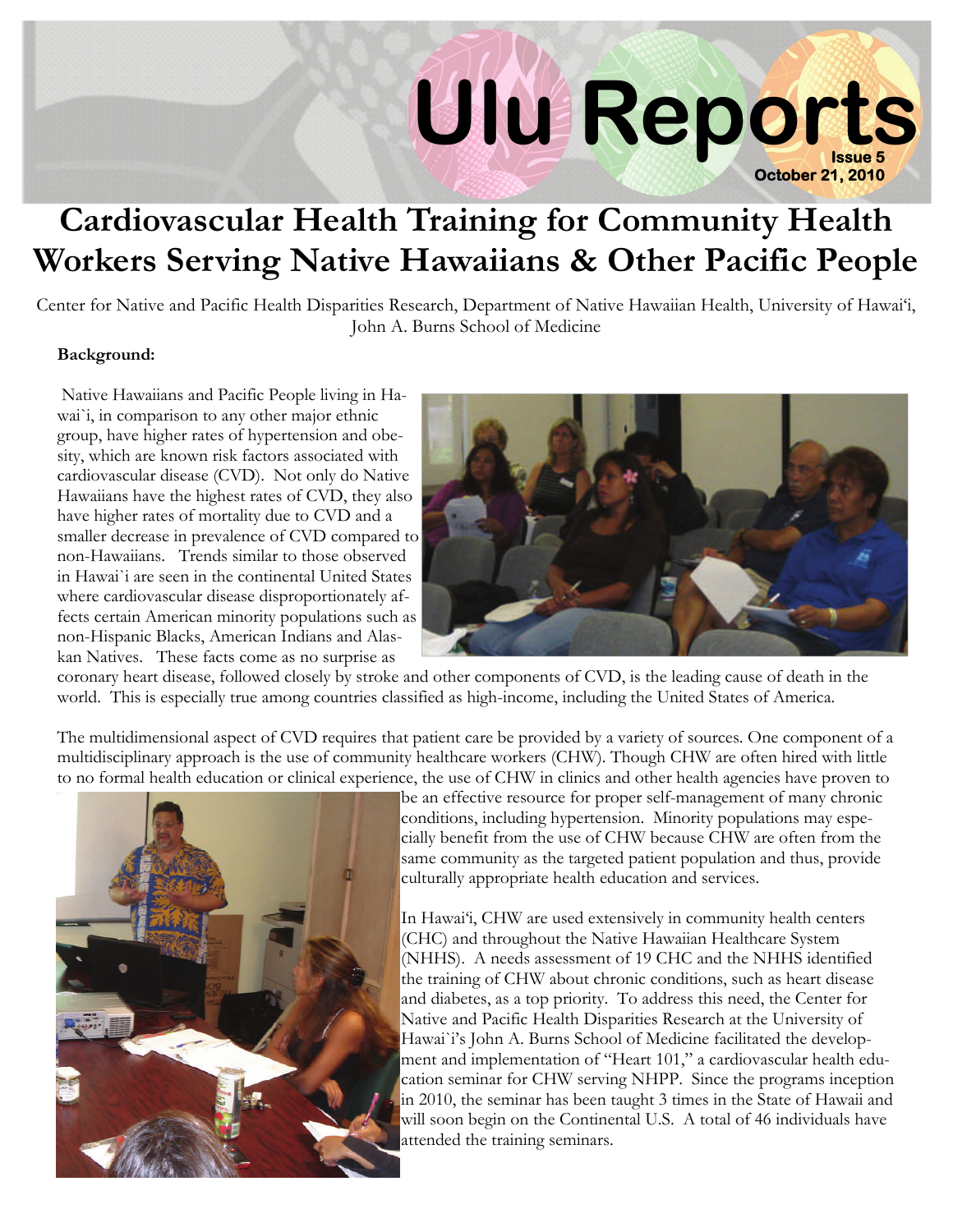#### **Study Objective:**

To evaluate the effectiveness of the Heart 101 seminars in improving the cardiovascular health knowledge of CHW working with Native Hawaiians and other Pacific People.

#### **Methods:**

Heart 101 is a 5-hour long seminar taught by a multidisciplinary team. It is delivered in three modules and typically taught over two days. The curriculum combines a PowerPoint guided lecture with interactive class games, group discussions, and role-play scenarios. A student workbook is also supplied to each participant.

**Table 1: Demographic Characteristics of Heart 101 Participants 2010.** 

| n= 46, all | n= 30, participants                                                                                                                                           |
|------------|---------------------------------------------------------------------------------------------------------------------------------------------------------------|
|            | participants w/complete data                                                                                                                                  |
|            | Count (%)                                                                                                                                                     |
|            |                                                                                                                                                               |
|            | 9(30)                                                                                                                                                         |
|            | 21(70)                                                                                                                                                        |
|            |                                                                                                                                                               |
|            | 5(16.67)                                                                                                                                                      |
|            | 12 (40.00)                                                                                                                                                    |
|            | 13 (43.33)                                                                                                                                                    |
|            |                                                                                                                                                               |
|            | 3(10.00)                                                                                                                                                      |
|            |                                                                                                                                                               |
|            | 5(16.67)                                                                                                                                                      |
|            | 22 (73.33)                                                                                                                                                    |
|            | Count $(\%)$<br>15 (32.61)<br>31 (67.39)<br>8 (17.39)<br>18 (39.13)<br>20 (43.48)<br><b>Years of Experience</b><br>(10.87)<br>(4.35)<br>(15.22)<br>32 (69.56) |

The initial curriculum was developed by a Native Hawaiian health educator with a Masters Degree in Public Health who formerly was a community health worker. The content and teaching strategies were reviewed and refined by a team of NHPP health professionals including a cardioascular nurse and physician. Specific culture-based aspects were: 1) language: recognizing and using native or heritage language, 2) context: tructuring the class in culturally appropriate ways, and 3) content: making learning meaningful and relevant through culturally grounded content and assessment. Other teaching strategies were incorporated for semiars developed for this target audience.

For this evaluation, the pre- and post-seminar knowledge test results of he 46 participants from all three sessions held in January, April and May 2010 were examined. Only the thirty participants who fulfilled all of the training requirements were included in the analysis of changes of knowldge. Sixty-three percent of seminar participants identified CHW or outeach worker as their current work position. Medical assistants and other health professionals, traditional practitioners, managerial staff and health educators were among the most frequently specified job positions of the

remaining 37%. Nearly two-thirds of the participants were women while approximately (Table 1). Healthcare workers who participated in the training workshops were also more likely to identify as a Native Hawaiian (61%) (Fig.1).

A cardiovascular disease knowledge test was given before the seminar, at the very end of seminar, and will be given at six months post-seminar. All three evaluations are identical in content and consisted of 16 multiple-choice selected

from the Coronary Heart Disease Knowledge Test—developed and validated by the University of New Mexico Wellness Center and Southwest Cardiology Associates. In addition to the knowledge test a satisfaction survey, comprised of an evaluation form and a performance rating, was also administered to each of the participants. The evaluation form included four free-response questions to examine what was most and least enjoyable about the seminar, how the seminar should be improved and what information (if any) should be added. Answers were coded and tallies of the most frequent answers were assessed. The performance rating section asked participants whether or not they agreed, were not sure, or disagreed with nine questions assessing the communication abilities of the educators, length and content scope and complexity of the seminar.



**Page 2 Figure 1: Self-Identified Ethnic Composition of Heart 101 Partici-**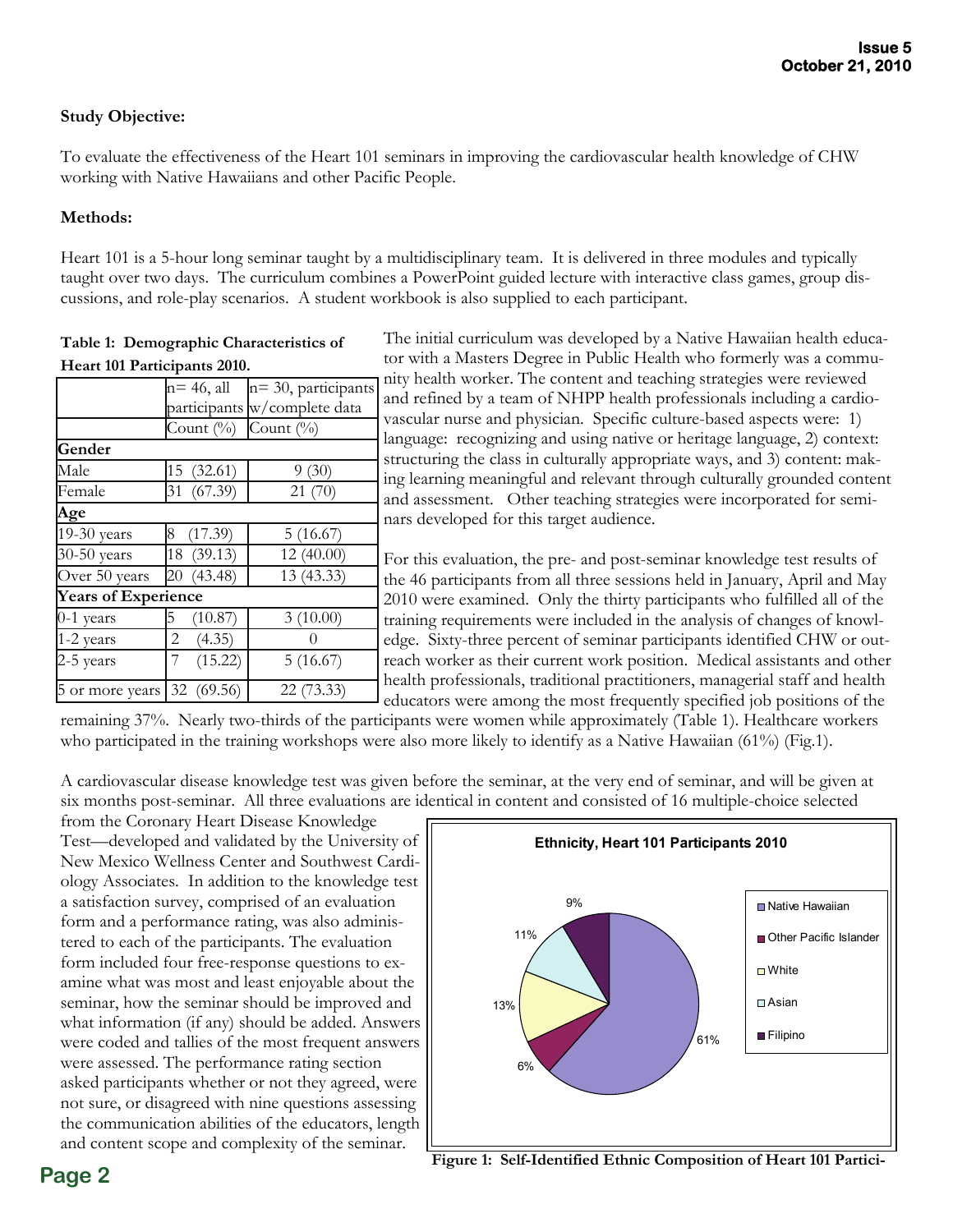Each participant was assigned a unique ID# and pre- and post-seminar test scores were analyzed using JMP software, a SAS-based statistical analysis software program. Paired t-tests compared differences in the mean values for baseline (preseminar) and post-seminar tests to measure knowledge gained from the training (Table 2).

#### **Results:**

Test scores revealed a significant improvement between the average pre-seminar test scores and post-seminar test scores, 11 and 14.77 respectively  $(p<0.0001)$ . This is an increase of 34.3% in the average test scores.

The satisfaction survey showed that the majority of participants enjoyed the seminars and found the seminars to be informative, understandable and engaging. When asked what they liked best about Heart 101, the most popular answers were good information, information was presented well and that they really enjoyed the trivial games and group activities. One participant stated sums this up nicely by stating that the material was presented by "local presenters in a local style; sharing interesting info that can easily be understood." The number one complaint about the seminar

#### **Table 2: CHW test scores for participants who fulfilled all seminar training requirements**

| $n=30$                  | Total         |
|-------------------------|---------------|
| Mean Pre-seminar Score  |               |
| Mean Post-seminar Score | 14.77         |
| Mean Difference (SD)    | 3.77          |
| P-Value                 | ${}_{0.0001}$ |

was that the time allotted was too short. Participants also noted that they would appreciate more information on alternative/traditional treatments and how to better help patients without insurance.

#### **Discussion:**

This evaluation has shown Heart 101 to be an effective tool for educating CHW in cardiovascular health knowledge. Heart 101 provides training participants with a sufficient foundation for continued growth in their cardiovascular health knowledge, and offers CHW the skills to build on their ability to deliver cardiovascular self-care and management information to NHPP.



#### **Figure 2: CHW test scores for participants who fulfilled all seminar training requirements.**

Based on instructor and participant feedback, we believe that the success of Heart 101 can be attributed to the training's culturally relevant curriculum, team teaching approach, and interactive class activities. These three teaching strategies seem to provide non-traditional students with a cardiovascular health education that is conducive to their learning preferences. The program's incorporation of practical knowledge, group cohesion, and emphasis on personal connections to the disease seem to foster strong student engagement.

A significant limitation to this evaluation was the lack of a control group. In addition, while a total of 46 CHW participated in three separate Heart 101 training workshops held on O`ahu, Maui and Hawai`i Island throughout the first half of the 2010 year, only 30 could be

evaluated with data comparing pre- and post- seminar tests. Twelve participants were given a defective form of

the test and four others were excluded because either a post-test was not completed or a consent form was not obtained.

Further study is currently being done to test retention of cardiovascular health information 6 months post-seminar. Participants are being sent identical forms of the knowledge test via email and physical mailings. It is our belief that participants will retain the knowledge they gained during the Heart 101 seminars as previous analysis of CHW training in chronic disease (Diabetes 101) have shown to be successful.

By: Mililani K. Trask-Batti, BA, Chace D.I. Moleta, BA, and Mele A. Look, MBA